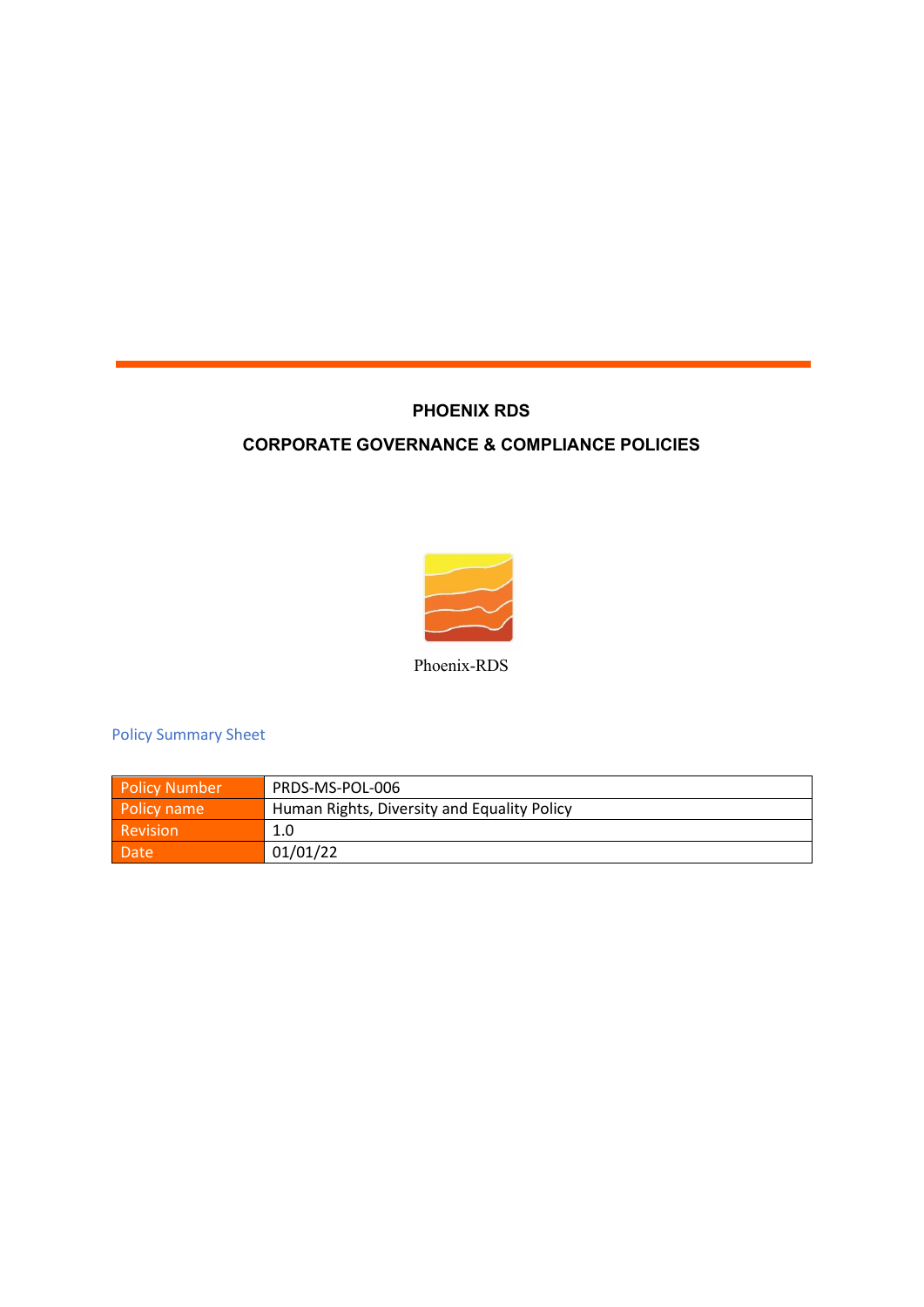**This policy sets out the principles and commitments that support Phoenix RDS intention to be an inclusive organisation, committed to providing equal opportunities throughout employment including in the recruitment, training and development of employees, and to pro-actively tackling and eliminating discrimination.**

**Managers, staff and contractors are expected to comply with this Policy and identify shortcomings, omissions or compliance failures to their line manager.**

**Phoenix RDS's intent is that the company, and its staff, will operate in compliance with four principles:**

- Every employee is an important member of the WEL team, and we value diversity of people.
- We are committed to providing an environment recognised for its equality and diversity, and we will treat everyone with fairness, respect and dignity.
- We do not tolerate any discrimination of colleagues or others affected by our operations.
- Our working environments are free of bullying, harassment, victimisation and unlawful discrimination and promote dignity and respect for all, and where individual differences and the contributions of all staff are recognised and valued.

Discrimination includes all unequal treatment, exclusion or preference based on race, gender, age, disability, sexual orientation, religion, political views, national or ethnic origin or any other characteristic that results in compromising the principle of equality.

## **We are committed to:**

Phoenix RDS

- Promoting our principles on human rights, diversity and equality via visible engagement and participation of senior management.
- Encouraging equality and diversity in the workplace as they are good practice and make

business sense.

Ensuring that in all circumstances the company, and its employees, conform to current

legislation including:

- $\checkmark$  The Equality Act 2010
- $\checkmark$  The Human Rights Act

 Opposing and avoiding all forms of unlawful discrimination. This includes discrimination in pay and benefits, terms and conditions of employment, dealing with grievances and discipline, dismissal, redundancy, leave for parents, requests for flexible working, and selection for employment, promotion, training or other developmental opportunities.

- Maintaining a culture where the following are recognised as essential core values:
- $\checkmark$  Respecting others, including competitors, by treating everyone fairly.
- $\checkmark$  Showing fairness and impartiality in recruitment, promotion and negotiations.
- $\checkmark$  Behaving loyally in the context of a business venture, or contractual relationship.
- $\checkmark$  Acting constructively, in good faith.
- $\checkmark$  Providing clear, accurate information.
- $\checkmark$  Recognising the need for reciprocity in business relationships where people's rights and duties are equally recognised.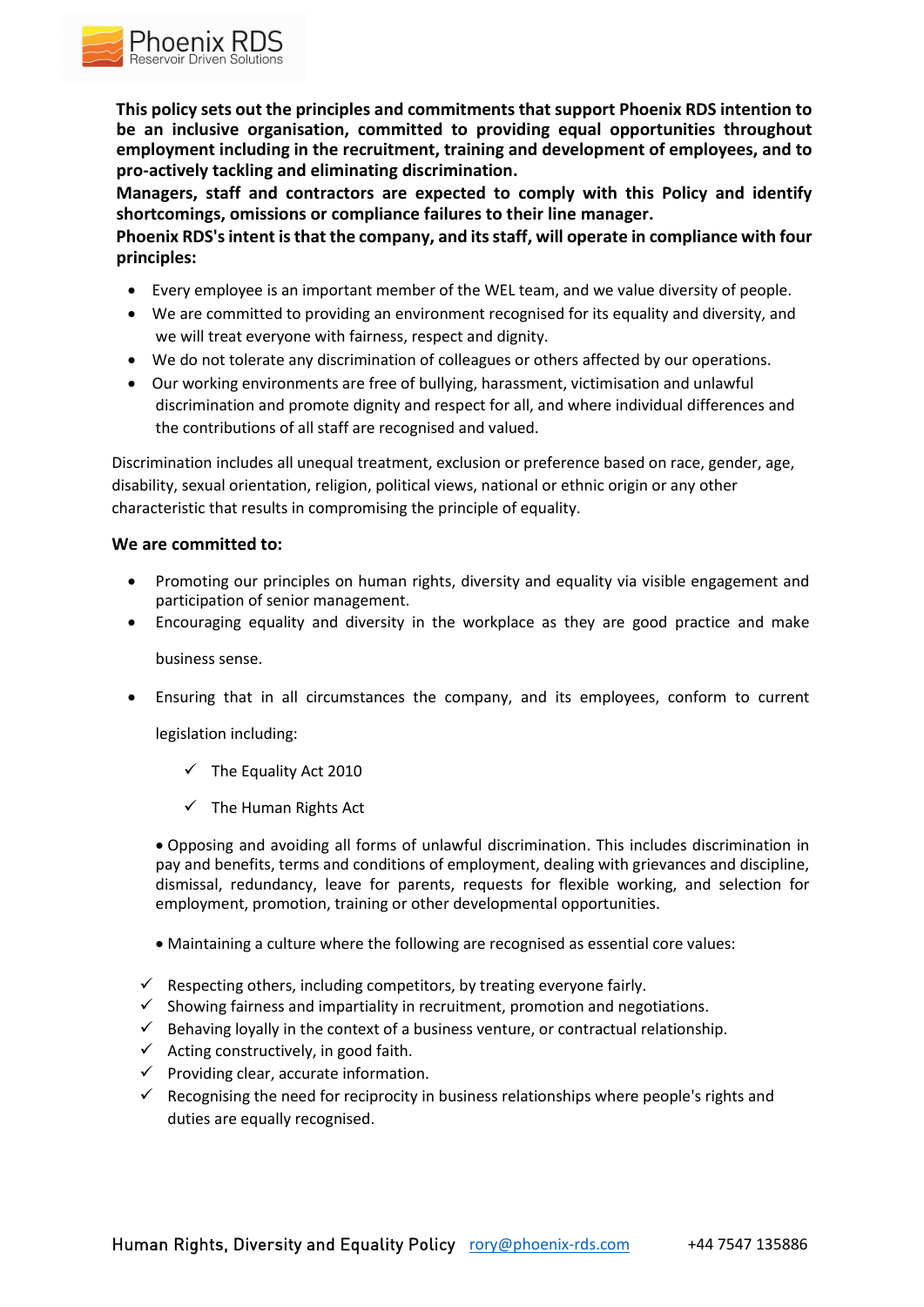

- Being socially responsible and committed to respecting cultural diversity in the communities where we develop and operate our business and will:
- Consult with the relevant communities to achieve mutually acceptable outcomes;
- $\checkmark$  Seek to create lasting relationships built on mutual respect and trust.
	- Making appropriate resources available to implement this policy.
	- Ensuring the policy and related procedures are easily accessible to, and understood by, all workers and other stakeholders.
	- Supporting the policy with adequate training, mentoring, advice and support systems.
	- Ensuring that everyone, whatever their role, understands they are personally responsible for their own behaviour and that they, in addition to Phoenix RDS, can be held liable for acts of bullying, harassment, victimisation and unlawful discrimination, in the course of their employment, against fellow employees, customers, suppliers and the public. Depending on the exact situation, the individual involved may face disciplinary, administrative, civil and/or criminal sanctions.
- Communicating our principles and commitments principles on human rights, diversity and equality to all suppliers, contractors and business partners at the outset of our business relationship with them and reinforcing this as appropriate thereafter.
- Working with suppliers, vendors and business partners who have comparable and compatible values and standards for:

| Business ethics,                                                       | $\checkmark$ | Regulatory compliance,                                               |
|------------------------------------------------------------------------|--------------|----------------------------------------------------------------------|
| Rejection of corruption and bribery,                                   |              | <b>SHEO</b>                                                          |
| Supply chain management,                                               | $\checkmark$ | Human rights, diversity and equality,                                |
| Protection of intellectual property and $\checkmark$<br>company assets |              | Eliminating<br>slavery and<br>human trafficking in the supply chain. |

- Including investigation and validation of human rights, diversity and equality management in pre-qualifying and approving contractors & suppliers where risk assessment indicates this is appropriate. This includes:
	- $\checkmark$  Employment and recruitment agencies and other third parties supplying workers to our organisation,
	- $\checkmark$  Suppliers engaging workers through a third party.
- Ensuring our employees and contractors exhibit the highest standards of behaviour in their dealings with, and on behalf of, the company whether in their place of employment or on assignments or business trips.
- Encouraging employees, and other stakeholders, to comment on this policy, the effectiveness of its application, and any concerns or suspicions that our principles on human rights, diversity and equality are not being met at the earliest possible stage.
- Taking seriously any allegations of bullying, harassment, victimisation and unlawful discrimination by fellow employees, customers, suppliers, visitors, the public, and any others, in the course of the organisation's work activities and ensuring such allegations are fully investigated and remedial action is taken promptly.